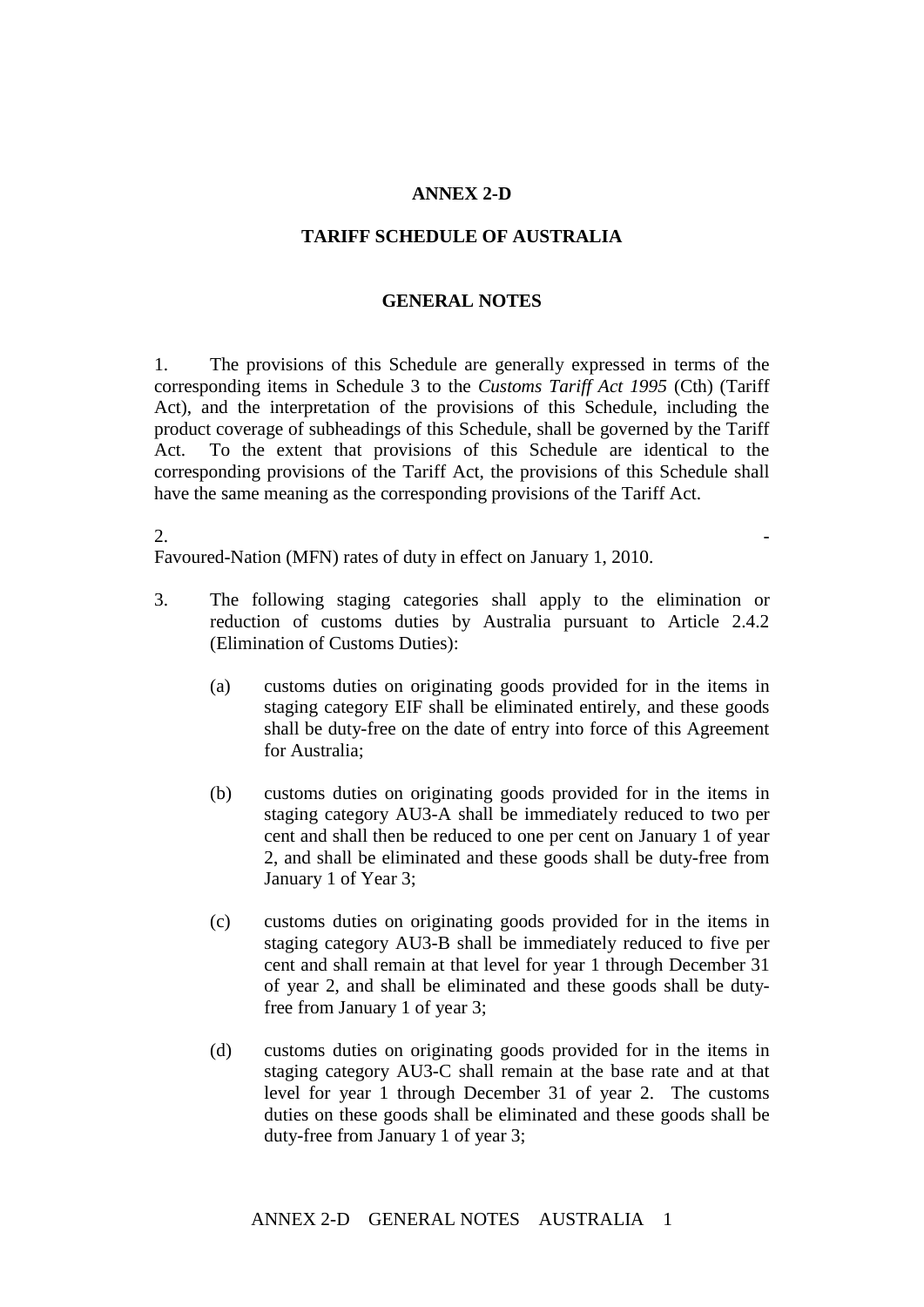- (e) customs duties on originating goods provided for in the items in staging category B4 shall be eliminated in four annual stages and these goods shall be duty-free from January 1 of year 4;
- (f) customs duties on originating goods provided for in the items in staging category AU4-A shall be reduced to five per cent and shall remain at that level for year 1 through December 31 of year 3. The customs duties on these goods shall be eliminated and these goods shall be duty-free from January 1 of year 4;
- (g) customs duties on originating goods provided for in the items in staging category AU4-B shall remain at the base rate until December 31 of year 3. The customs duties on these goods shall be eliminated and these goods shall be duty-free from January 1 of year 4; and
- (h) the *ad valorem* component of the customs duties on originating goods provided for in the items in staging category AU-R1 shall be eliminated on the date of entry into force of this Agreement for Australia. The non-*ad valorem* component of the customs duty on these goods shall be maintained.

4. The annual stages referred to in paragraph 3 for the elimination or reduction of customs duties shall be equal, annual stages, except:

- (a) as provided in paragraphs  $3(b)(i)$ ,  $4(a)(ii)$  and  $4(b)(ii)$  in Section A of this Annex; or
- (b) as otherwise provided in paragraph 3.
- 5. (a) Upon request from Japan, Australia and Japan shall consult to

originating goods related to the application of customs duties, tariff rate quotas and safeguards in this Schedule no sooner than seven years after the date of entry into force of this Agreement for Australia and Japan, with a view to increasing market access.

(b) Following completion of applicable legal procedures by Australia and another State or customs territory necessary for entry into force of an international agreement, or an amendment thereto, granting preferential market access by Australia to that other State or customs territory, and on request of Japan, Australia and Japan nts to Japan

regarding treatment of originating goods related to the application of customs duties, tariff rate quotas and safeguards in this Schedule, with a view to providing to the originating goods